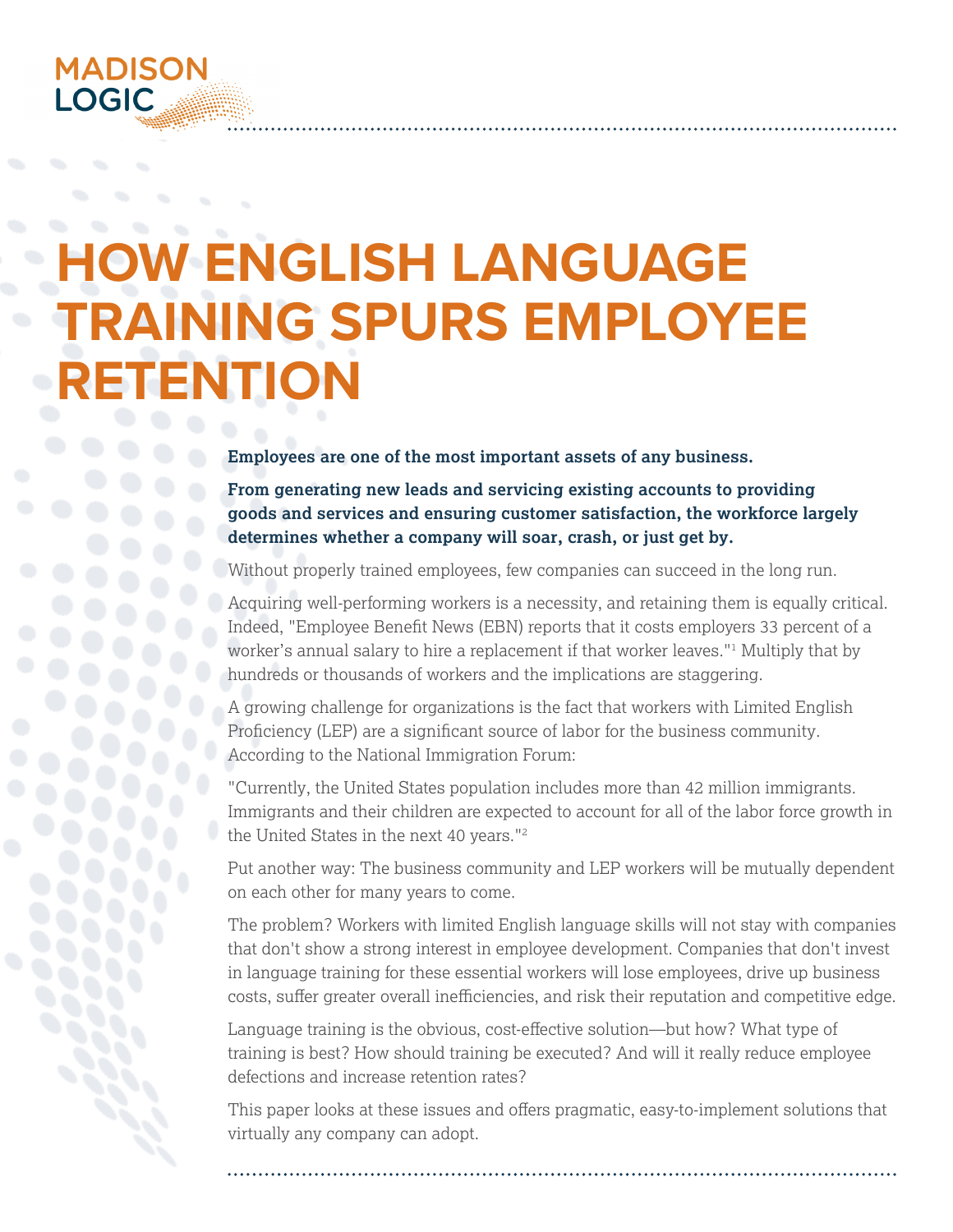

#### **IMPACT OF LIMITED LANGUAGE SKILLS ON BUSINESSES**

Communicating with clarity and confidence strengthens business operations and relationships. A workforce without English language proficiency can disrupt the operation of every department, putting everyone at risk. This may lead to:

- **Lower retention rates.** A study by the Dale Carnegie Training Center of workers in general found that "40 percent of poorly trained employees end up leaving their companies within their first year on the job."3
- **Higher replacement costs.** Replacing departing workers because of lower retention rates invariably drives up a company's costs, eating up money, time, efforts, and resources. Replacing a worker can cost one-third of their salary, according to a study from Cornell University.4
- **Tarnished reputation.** Companies with a high employee turnover rate can look bad in the eyes of customers, earning a negative standing in the business community.
- **Lower employee engagement.** LEP workers who feel cut off from the surrounding business culture are less engaged with their work and their fellow workers. A report from Good.co found that "Disengaged workers cost the United States \$450 to \$550 billion a year in lost productivity."<sup>5</sup>
- **Customer dissatisfaction.** A study by Intradiem, a solutions provider for frontline workers, found: "When agents don't feel engaged, employees pay less attention, care less about their work and make more mistakes…."6 That can have a negative impact on the customer experience, which may result in customer loss.
- **Knowledge drain.** Departing workers also take with them institutional knowledge accumulated over their time with a business.
- **Longer learning curves.** Businesses must devote additional resources to new workers, instead of building on the skills of their existing workforce. This can delay attainment of overall company goals.

Businesses that don't meet the needs of their LEP workers will be hit on all sides with rising costs, especially when it comes to retaining workers. But language training has its own consequences, as we take up in the next section.

#### **OFFSITE LANGUAGE TRAINING BARRIERS**

The obvious solution is for employees to improve their language proficiency, to get the skills necessary for discharging their job duties.

While many people in the business community would agree with this, it raises important questions: Isn't it up to the LEP workers themselves to seek out this training on their own? Aren't they ultimately responsible for arriving in the workplace with the requisite skills to succeed?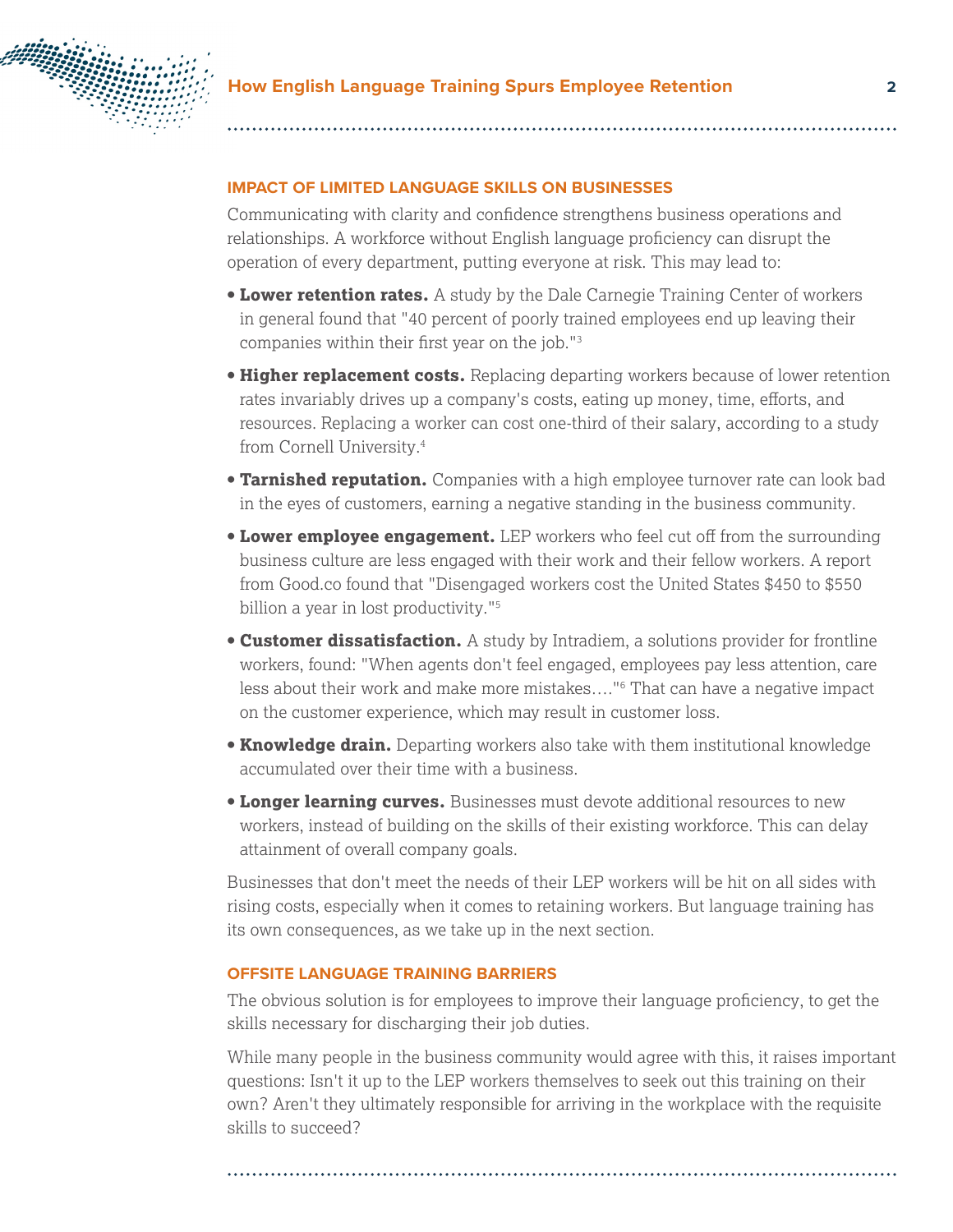

On the face of it, the answer is yes. Indeed, some LEP workers would probably agree, demonstrating their commitment to self-improvement.

However, despite the best intentions of LEP workers, the reality is far different. Getting language training on their own is rife with impediments and obstacles:

- **Not enough time.** In a survey of HR leaders, Workplace Management magazine found: "The most frequently cited barrier to success with language learning was employee workload…. Employees were simply too busy to complete training, even when the need was clear."<sup>7</sup>
- **Inconvenient class schedules.** A report from the Brookings Institution found that language classes, such as adult education, repeatedly conflicted with workers' schedules.<sup>8</sup>
- **Personal obligations.** Family commitments and other outside responsibilities are an inescapable fact for LEP workers, further preventing them from taking any outside class to improve their skills.
- **Few classroom opportunities.** Surging demand in adult education courses, limited supply of available instructors, and lengthy waiting lists create a perfect storm that hampers many LEP workers from attending classes after work.
- **Uneven instruction quality.** Many adult education courses, through no fault of their own, must contend with outdated class materials, overworked teachers, and underfunded resources. According to a report from EdSurge, which covers education and technology issues, adult education courses cannot promise that they provide a consistently satisfactory classroom learning experience.9

The reality of language learning options is not encouraging. LEP workers may desperately want to sharpen their skills, but their family situations, work schedules, and outside classroom choices pose obstacles to any meaningful progress.

That said, companies that throw in the towel and look at high worker turnover as just another cost of doing business are shortchanging themselves.

As the next section will show, company-sponsored language training can provide enormous benefits to all parties.

## **ESSENTIAL EDGE OF A LANGUAGE PROFICIENT WORKFORCE**

To stay competitive, businesses must get the best value for their money. This is especially true when it comes to its workforce. The benefits of a company-sponsored language training program can result in significant, positive outcomes in so many ways.

According to a study from the Brookings Institution, employers who invested in their workers' skills "reported improvements in morale, productivity, absenteeism, turnover, labor-management relations, and the health and safety records of participants."<sup>10</sup>

*The benefits of a companysponsored language training program can result in significant, positive outcomes in so many ways.*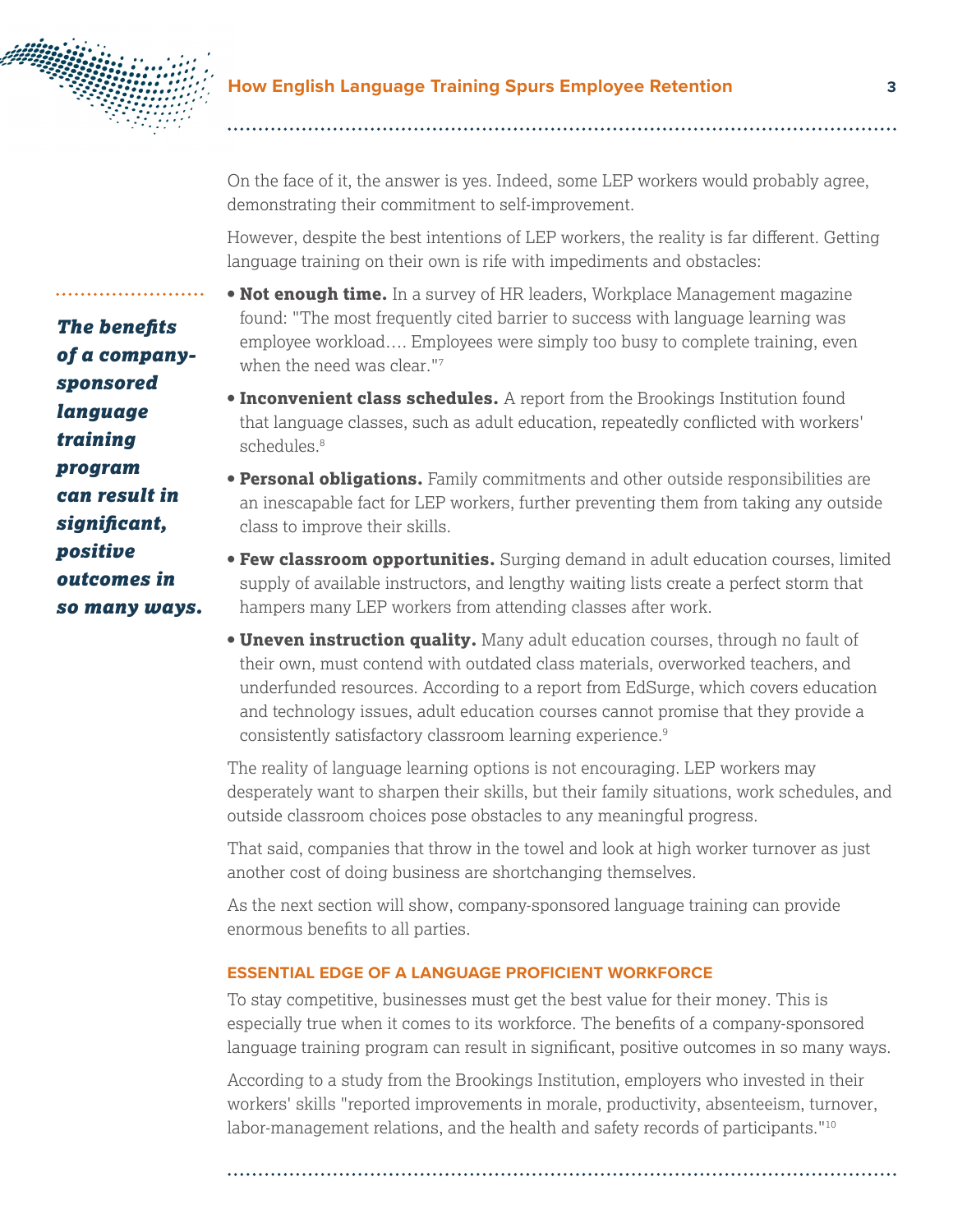

Dig deeper into these improvements and the benefits mount:

- **Higher retention rates.** Companies that make a strong commitment to sharpening the language proficiency of its LEP workers will see a lower turnover rate and save money by holding onto current employees.
- **Increased sense of belonging.** Workers confident in their communication skills instinctively feel a greater sense of integration into the overall company culture, including with fellow employees, managers, supervisors, and outside parties and customers.
- **Greater team collaboration.** When language barriers are removed, workers naturally work and interact better together with their fellow employees. That leads to increased pride and ownership in getting their work done quickly, responsibly, and satisfactorily.
- **Higher productivity.** Businesses that embrace English language training programs typically see their productivity levels rise. For example, a report from the National Association of Manufacturers and Jobs for the Future found that "Employers supported the programs because they had a measurable, positive impact on the bottom line." $11$
- **More quality employees.** Companies that invest in employees' language skills will attract a pool of high quality job candidates. Good workers want to be associated with companies that show a deep interest in their training, leading to stronger loyalty and reduced costs over time.
- **Stronger employee value.** As companies invest in the language skills of workers, the value of their contribution increases. This results in an upward return on investment going forward.

The benefits of company-sponsored training for LEP workers are clear. But exactly what type of training does that entail? Let's take a look.

#### **KEY ADVANTAGES OF ROSETTA STONE LANGUAGE PROGRAMS**

Nearly every department of any business will come out ahead when language training for LEP workers is given top priority.

An upfront investment now will pay for itself over and over again in terms of stronger retention rates, greater efficiency, harmony, productivity, collaboration, growth, profits, reputation, and more.

Choosing the right company-sponsored language training program is essential to achieving these positive outcomes. In assessing a language training program, consider the measurable benefits of online training from Rosetta Stone.

Any business looking for unusually strong control and accountability will find those benefits from Rosetta Stone—and much more: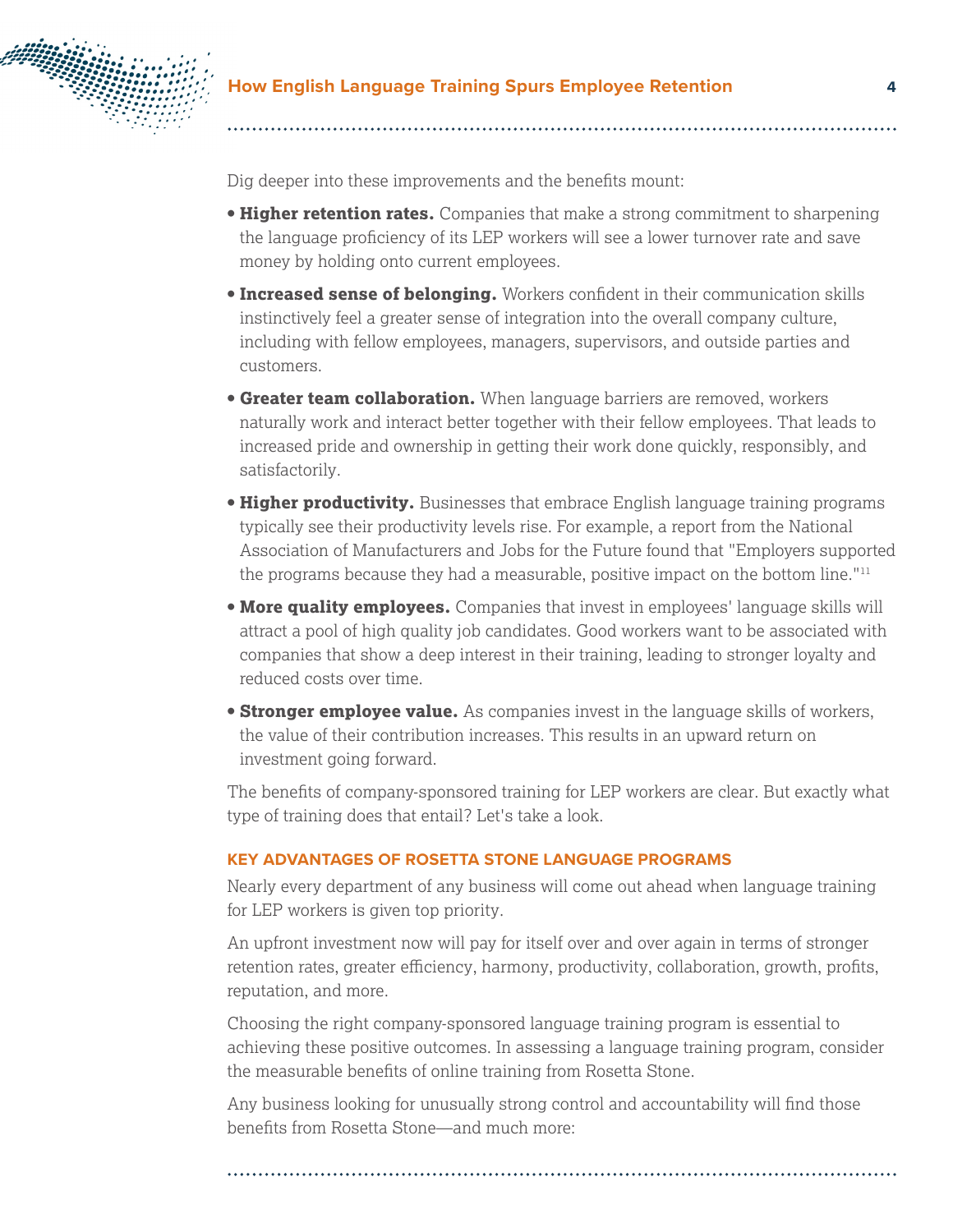

- **Scalability.** Regardless of the particular demands and requirements of any company, Rosetta Stone can scale a program that meets those considerations.
- **Flexible solutions.** Customizable language training program to address the unique circumstances for any business, ensuring the best use of company resources.
- **Anytime/anywhere training.** Enables workers to train and study at practically any time and in any location. This ensures a stronger commitment to learning, deeper engagement, and faster progress.
- **Unlimited accessibility.** Workers can access their training on desktop workstations, laptops, tablets, and smartphones so they are only a finger swipe or keystroke away from enhancing their language skills.
- **Customized learning.** Tailored language programs can take the shape of eLearning, virtual tutors, or instructor-led training—whatever works best for a particular business.
- **Immersion.** Learners begin speaking immediately, with all learning taking place in their new language. This prepares them to adapt in real conversations.
- **Speech recognition.** Instant pronunciation assistance is always on, helping learners to build speaking confidence at their own pace.
- **Tutoring.** Employees practice speaking during live, online conversations with nativespeaking tutors in a comfortable environment where they won't feel judged.

As many businesses have discovered, the advantages of a Rosetta Stone® language training program are transformative and long-lasting, as the next example demonstrates.

#### **LANGUAGE TRAINING CUTS EMPLOYEE TURNOVER**

The Panda Restaurant Group actively encourages its associates and employees to hone their skills on a regular basis. In particular, sharpening their English language proficiency is ingrained in the corporate culture.

"There are so many barriers in careers as is. We don't believe language should be one of them," says Alvin Tang, learning and development coordinator at Panda.

To that end, Panda began offering the Rosetta Stone® program to its workforce. Employees could access the program through their email accounts using their device of choice—home computer, laptop, tablet, or smartphone.

Tang created a Facebook group that celebrates learner achievement, posts encouraging messages, and champions super users. Learners are eligible to win prizes based on their participation in the language program, with more than 10 new employees recognized every month.

Tang reports that language training has led to a decrease in employee turnover by as much as 19 percent, cutting Panda's training and rehiring costs. Measurement was

*Tang reports that language training has led to a decrease in employee turnover by as much as 19 percent, cutting Panda's training and rehiring costs.*